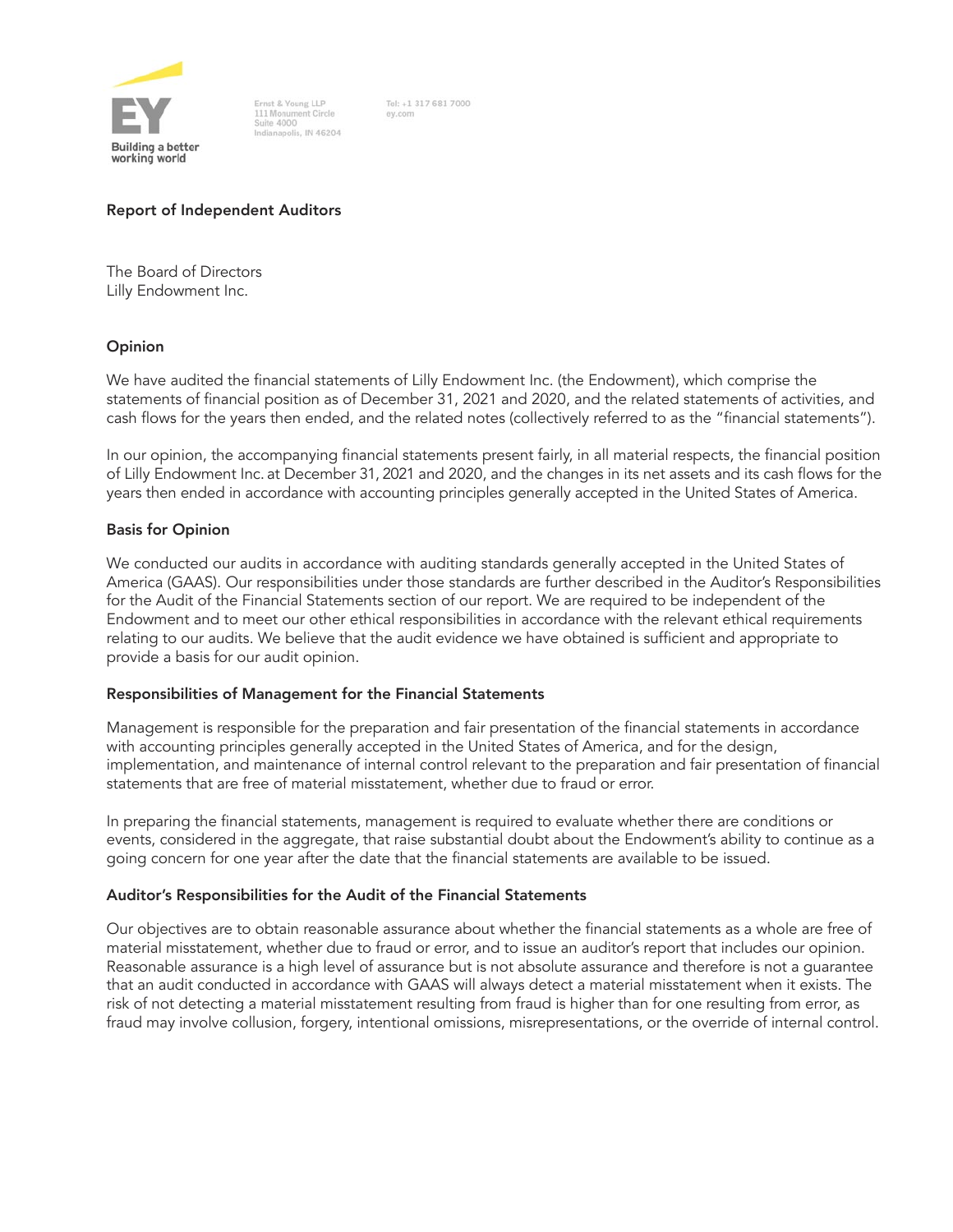

Misstatements are considered material if there is a substantial likelihood that, individually or in the aggregate, they would influence the judgment made by a reasonable user based on the financial statements.

In performing an audit in accordance with GAAS, we:

- Exercise professional judgment and maintain professional skepticism throughout the audit.
- Identify and assess the risks of material misstatement of the financial statements, whether due to fraud or error, and design and perform audit procedures responsive to those risks. Such procedures include examining, on a test basis, evidence regarding the amounts and disclosures in the financial statements.
- Obtain an understanding of internal control relevant to the audit in order to design audit procedures that are appropriate in the circumstances, but not for the purpose of expressing an opinion on the effectiveness of the Endowment's internal control. Accordingly, no such opinion is expressed.
- Evaluate the appropriateness of accounting policies used and the reasonableness of significant accounting estimates made by management, as well as evaluate the overall presentation of the financial statements.
- Conclude whether, in our judgment, there are conditions or events, considered in the aggregate, that raise substantial doubt about the Endowment's ability to continue as a going concern for a reasonable period of time.

We are required to communicate with those charged with governance regarding, among other matters, the planned scope and timing of the audit, significant audit findings, and certain internal control-related matters that we identified during the audit.

Ernet + Young LLP

March 17, 2022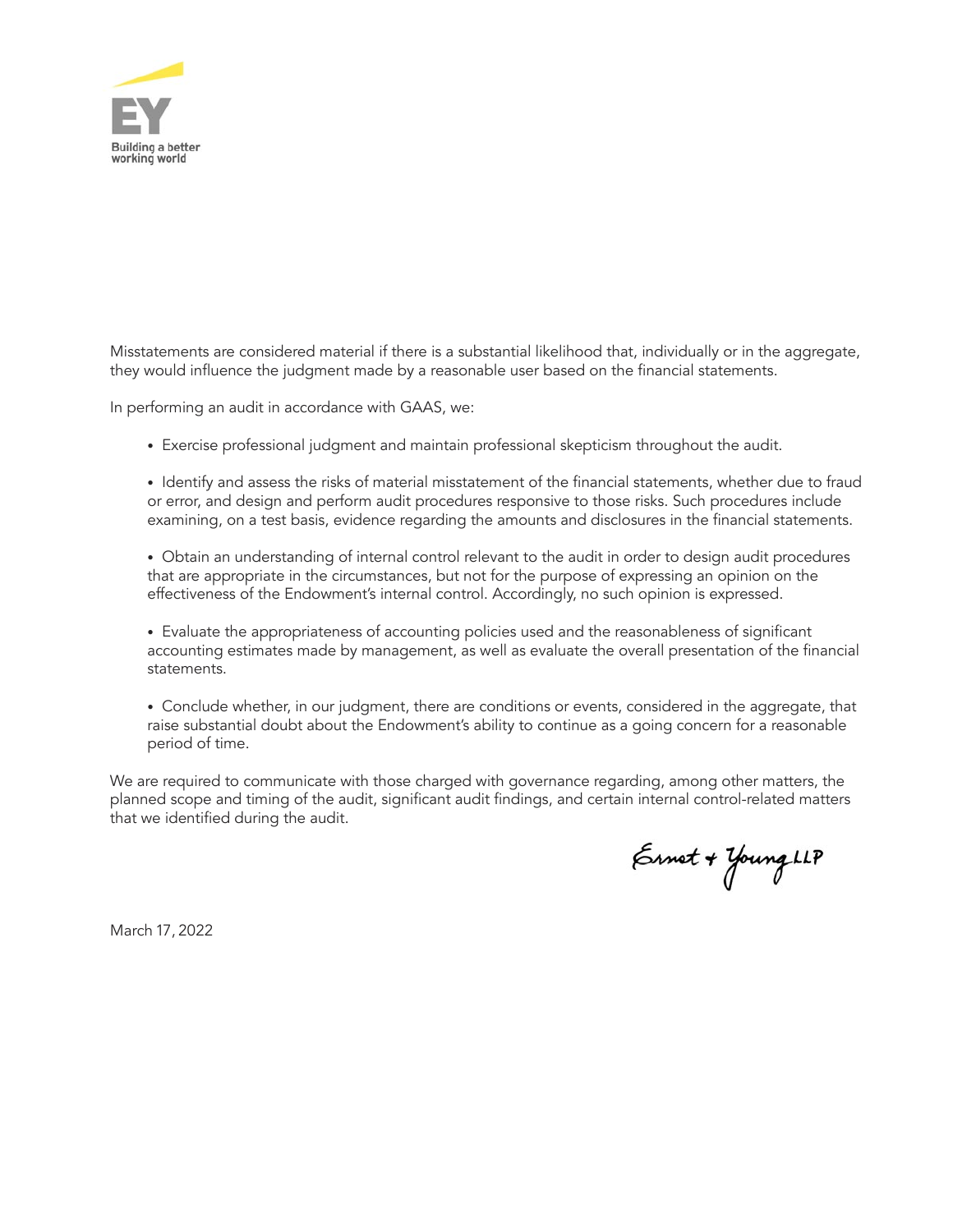# Statements of Financial Position

| <b>Assets</b><br>108,825,237<br>\$<br>192,712,931<br>$\mathcal{S}$<br>Investments-at fair value:<br>United States government and agency, bank,<br>and corporate interest-bearing obligations<br>744,666,483<br>195,544,772<br>Eli Lilly and Company common stock<br>(cost - \$80,839,116 at December 31, 2021 and<br>\$81,354,048 at December 31, 2020)<br>29,683,653,598<br>18,763,584,792<br>2,222,105,020<br>Diversified equity investments<br>1,850,235,860<br>5,175,612<br>5,200,173<br>\$32,764,425,950<br>\$21,007,278,528<br>Liabilities<br>\$<br>69,687,192<br>162,920,466<br>$\mathbb{S}$<br>Federal excise tax payable<br>860,582<br>Deferred tax liability<br>421,822,284<br>266,072,722<br>492,370,058<br>428,993,188<br>Net assets without donor restrictions<br>32,272,055,892<br>20,578,285,340<br>32,764,425,950<br>\$21,007,278,528<br>Ъ | As of December 31 | 2021 | 2020 |
|------------------------------------------------------------------------------------------------------------------------------------------------------------------------------------------------------------------------------------------------------------------------------------------------------------------------------------------------------------------------------------------------------------------------------------------------------------------------------------------------------------------------------------------------------------------------------------------------------------------------------------------------------------------------------------------------------------------------------------------------------------------------------------------------------------------------------------------------------------|-------------------|------|------|
|                                                                                                                                                                                                                                                                                                                                                                                                                                                                                                                                                                                                                                                                                                                                                                                                                                                            |                   |      |      |
|                                                                                                                                                                                                                                                                                                                                                                                                                                                                                                                                                                                                                                                                                                                                                                                                                                                            |                   |      |      |
|                                                                                                                                                                                                                                                                                                                                                                                                                                                                                                                                                                                                                                                                                                                                                                                                                                                            |                   |      |      |
|                                                                                                                                                                                                                                                                                                                                                                                                                                                                                                                                                                                                                                                                                                                                                                                                                                                            |                   |      |      |
|                                                                                                                                                                                                                                                                                                                                                                                                                                                                                                                                                                                                                                                                                                                                                                                                                                                            |                   |      |      |
|                                                                                                                                                                                                                                                                                                                                                                                                                                                                                                                                                                                                                                                                                                                                                                                                                                                            |                   |      |      |
|                                                                                                                                                                                                                                                                                                                                                                                                                                                                                                                                                                                                                                                                                                                                                                                                                                                            |                   |      |      |
|                                                                                                                                                                                                                                                                                                                                                                                                                                                                                                                                                                                                                                                                                                                                                                                                                                                            |                   |      |      |
|                                                                                                                                                                                                                                                                                                                                                                                                                                                                                                                                                                                                                                                                                                                                                                                                                                                            |                   |      |      |
|                                                                                                                                                                                                                                                                                                                                                                                                                                                                                                                                                                                                                                                                                                                                                                                                                                                            |                   |      |      |
|                                                                                                                                                                                                                                                                                                                                                                                                                                                                                                                                                                                                                                                                                                                                                                                                                                                            |                   |      |      |
|                                                                                                                                                                                                                                                                                                                                                                                                                                                                                                                                                                                                                                                                                                                                                                                                                                                            |                   |      |      |
|                                                                                                                                                                                                                                                                                                                                                                                                                                                                                                                                                                                                                                                                                                                                                                                                                                                            |                   |      |      |
|                                                                                                                                                                                                                                                                                                                                                                                                                                                                                                                                                                                                                                                                                                                                                                                                                                                            |                   |      |      |
|                                                                                                                                                                                                                                                                                                                                                                                                                                                                                                                                                                                                                                                                                                                                                                                                                                                            |                   |      |      |
|                                                                                                                                                                                                                                                                                                                                                                                                                                                                                                                                                                                                                                                                                                                                                                                                                                                            |                   |      |      |
|                                                                                                                                                                                                                                                                                                                                                                                                                                                                                                                                                                                                                                                                                                                                                                                                                                                            |                   |      |      |

See accompanying notes.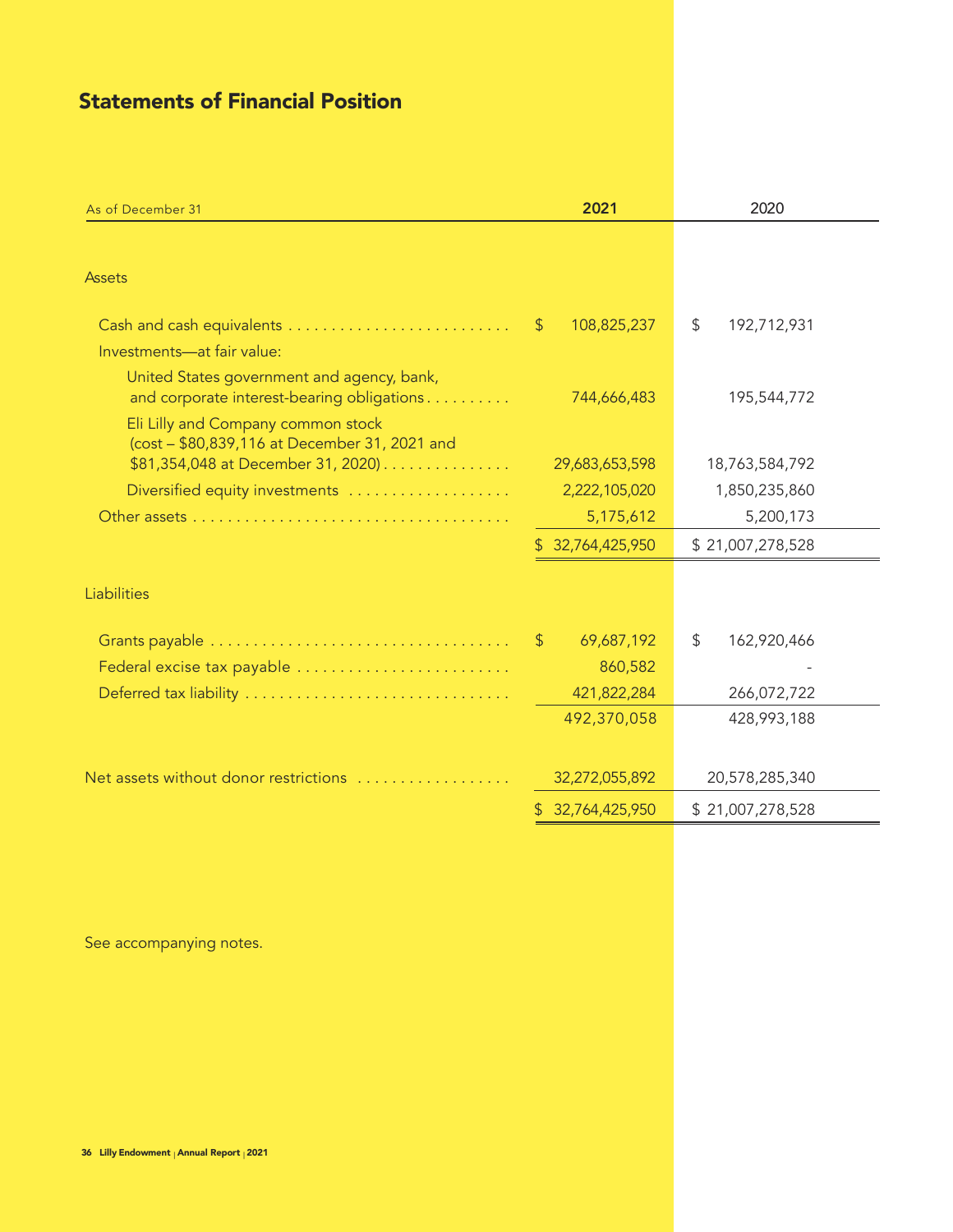# Statements of Activities

| Year Ended December 31                            | 2021                                   | 2020              |
|---------------------------------------------------|----------------------------------------|-------------------|
|                                                   |                                        |                   |
| Income:                                           |                                        |                   |
|                                                   | $\sqrt[6]{\frac{1}{2}}$<br>411,369,784 | \$<br>366,486,858 |
|                                                   | 781,152                                | 6,943,653         |
|                                                   | 412,150,936                            | 373,430,511       |
| Expenses:                                         |                                        |                   |
| Program grants approved                           | 634,090,296                            | 847,439,861       |
|                                                   | 10,612,319                             | 10,019,036        |
| Operational support                               | 6,976,895                              | 6,564,437         |
|                                                   | 18,246,582                             | 12,729,363        |
| Deferred federal excise tax                       | 155,749,562                            | 54,669,933        |
|                                                   | 825,675,654                            | 931,422,630       |
| Investment return and other income:               |                                        |                   |
| Realized gain on sale of investments              | 913,013,246                            | 554,050,020       |
|                                                   | 11,193,959,526                         | 3,921,201,608     |
| Other income                                      | 322,498                                | 265,331           |
| Total investment return and other income          | 12,107,295,270                         | 4,475,516,959     |
| Increase in net assets without donor restrictions | 11,693,770,552                         | 3,917,524,840     |
| Net assets without donor restrictions:            |                                        |                   |
| Balance at beginning of year                      | 20,578,285,340                         | 16,660,760,500    |
|                                                   | \$32,272,055,892                       | \$20,578,285,340  |

See accompanying notes.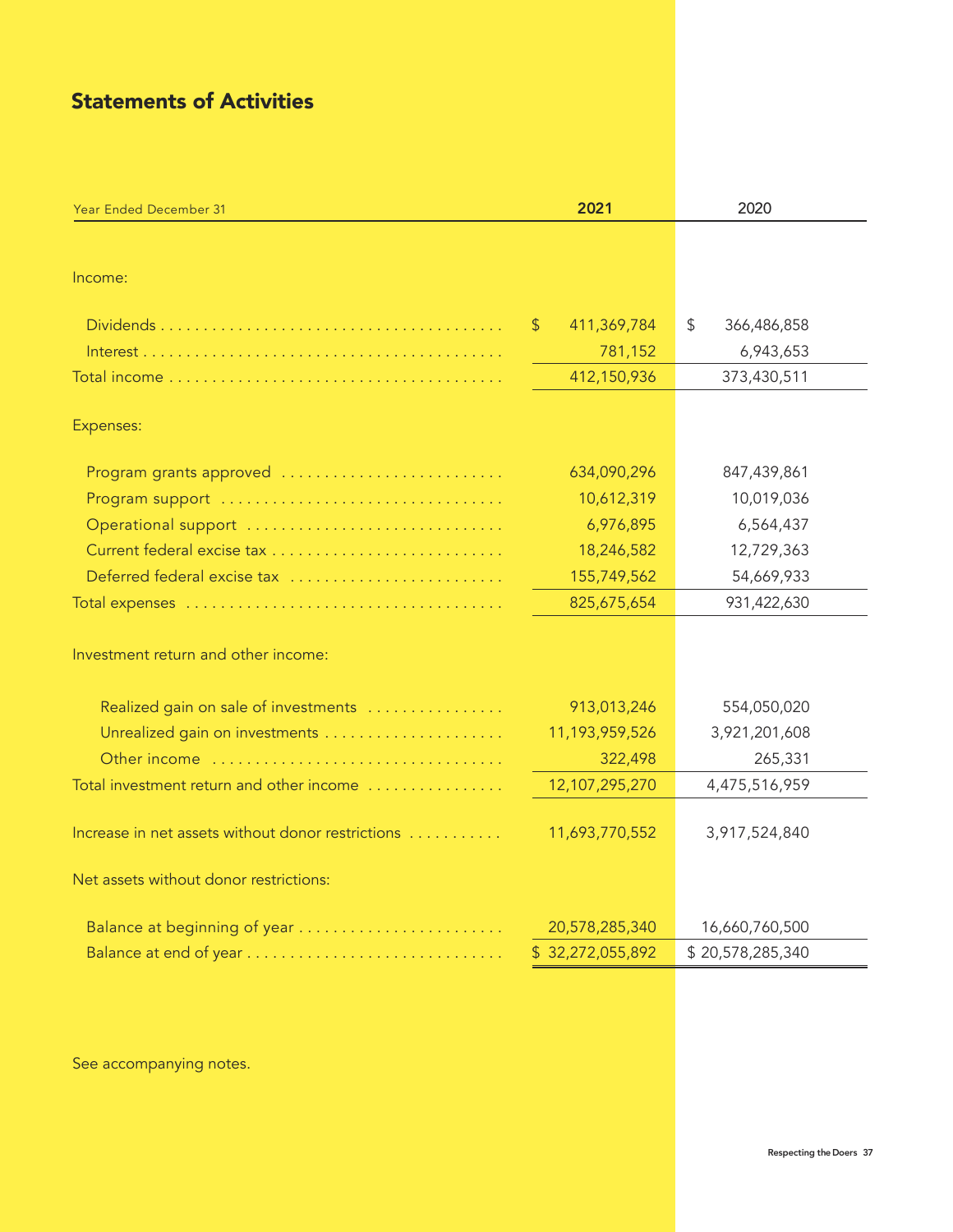# Statements of Cash Flows

| Year Ended December 31                                                                     | 2021                | 2020              |
|--------------------------------------------------------------------------------------------|---------------------|-------------------|
|                                                                                            |                     |                   |
| <b>Operating activities</b>                                                                |                     |                   |
|                                                                                            | \$11,693,770,552    | \$3,917,524,840   |
| Adjustments to reconcile change in net assets<br>to net cash used in operating activities: |                     |                   |
|                                                                                            | 426,739             | 413,239           |
| Unrealized gain on investments                                                             | (11, 193, 959, 526) | (3,921,201,608)   |
|                                                                                            | (913, 013, 246)     | (554,050,020)     |
| Changes in assets and liabilities:                                                         |                     |                   |
|                                                                                            | 24,561              | (582, 637)        |
|                                                                                            | (93, 233, 274)      | 58,365,558        |
| Federal excise tax payable                                                                 | 860,582             | (1,098,576)       |
|                                                                                            | 155,749,562         | 54,669,933        |
| Net cash used in operating activities                                                      | (349, 374, 050)     | (445, 959, 271)   |
| Investing activities                                                                       |                     |                   |
|                                                                                            | (1,478,957,356)     | (604, 067, 812)   |
| Proceeds from sale and maturity of investments                                             | 1,744,870,451       | 1,140,257,647     |
|                                                                                            | (426, 739)          | (413, 239)        |
| Net cash provided by investing activities                                                  | 265,486,356         | 535,776,596       |
|                                                                                            |                     |                   |
| Net increase (decrease) in cash and cash equivalents                                       | (83, 887, 694)      | 89,817,325        |
| Cash and cash equivalents at beginning of year                                             | 192,712,931         | 102,895,606       |
| Cash and cash equivalents at end of year                                                   | 108,825,237<br>\$   | 192,712,931<br>\$ |

See accompanying notes.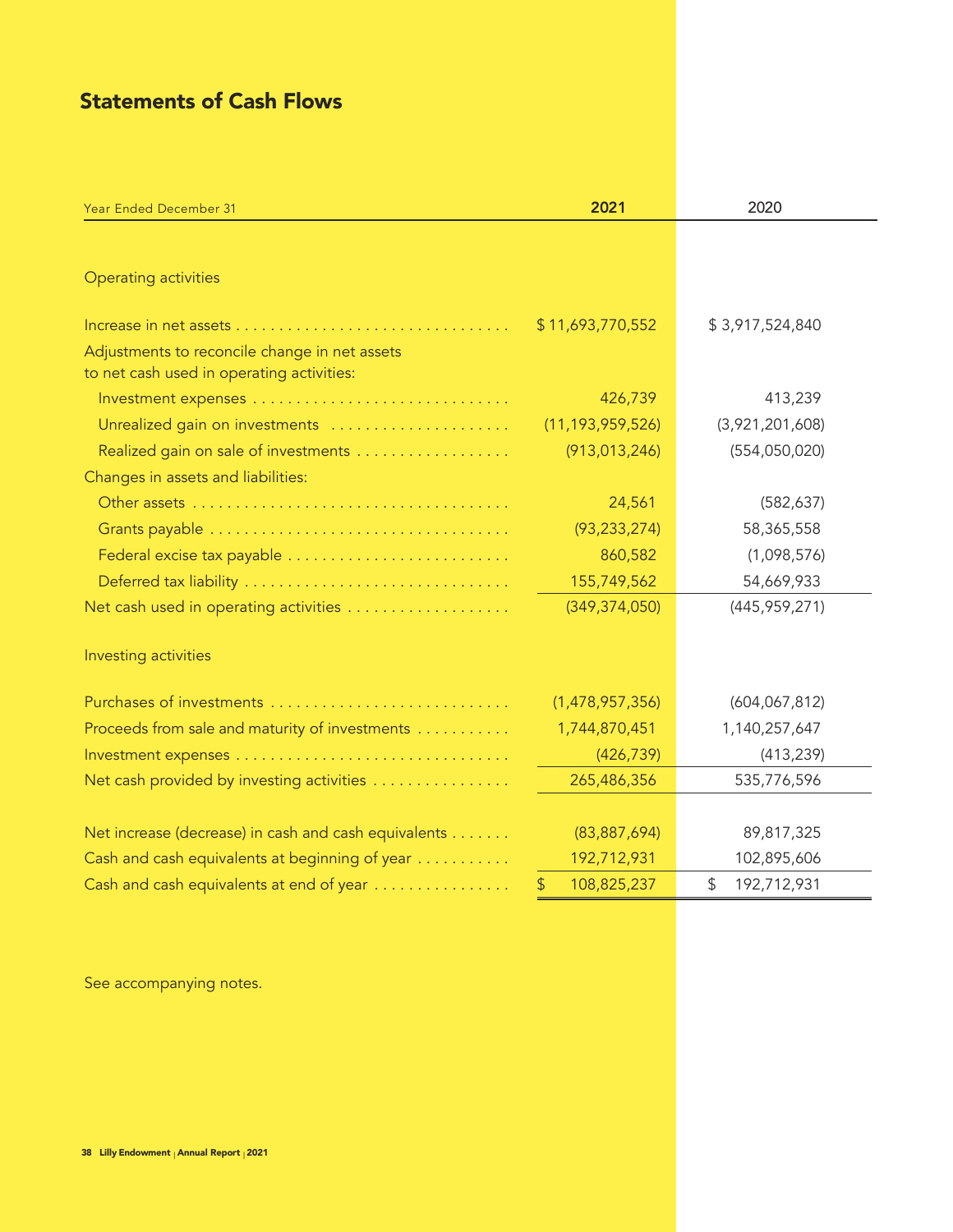# Notes to Financial Statements

#### December 31, 2021

# 1. Significant Accounting Policies

#### Description of Organization

Lilly Endowment Inc. (the Endowment) is an Indianapolis based, private philanthropic foundation created in 1937 by J.K. Lilly Sr. and sons Eli and J.K. Jr. through gifts of stock in their pharmaceutical business, Eli Lilly and Company. The stock of Eli Lilly and Company continues to be the Endowment's most significant asset. The Endowment supports the causes of religion, education and community development. The Internal Revenue Service has determined that the Endowment is exempt from federal income tax under Section 501(a) of the Internal Revenue Code. It remains a private foundation subject to federal excise tax on net investment income.

#### Basis of Presentation

The accompanying financial statements have been prepared in accordance with accounting principles generally accepted in the United States (U.S. GAAP). Preparation of the financial statements requires management to make estimates and assumptions that affect the reported amounts of assets, liabilities, income, expense and related disclosures at the date of the financial statements and during the reporting period. Actual results could differ from those estimates. Subsequent events have been evaluated through March 17, 2022, the date these financial statements were issued. There were no subsequent events that required recognition or disclosure in the financial statements.

#### Cash and Cash Equivalents

Investments with original maturities of three months or less at the time of purchase are considered to be cash equivalents.

#### Investments

Investments are stated at fair value in accordance with the Financial Accounting Standards Board (FASB) Accounting Standards Codification (ASC) Topic 958, *Not for Profit Entities*. Investments comprise equity and fixed income securities, which are recorded at fair value. Changes in fair value are recorded in the statements of activities. There are no restrictions on investments.

Realized gains and losses from the sales of Eli Lilly and Company common stock are calculated using the first-in, first-out method of allocating cost.

#### Facilities and Equipment

Expenditures for facilities and equipment are expensed as incurred. The amounts expensed during 2021 and 2020 are not material to the financial statements.

#### **Grants**

The Endowment primarily makes grants to organizations that qualify as public charities under the Internal Revenue Code (the Code). When distributions are made to organizations other than public charities, the Endowment assumes expenditure responsibility as required under applicable federal law. Grants are approved by the Board of Directors or its authorized representatives and are accrued when approved. Amounts appropriated for future grants at December 31, 2021, are expected to be paid to grantees as follows: \$58,159,567 in 2022, \$10,627,625 in 2023 and \$900,000 in 2024.

#### Functional Allocation of Expenses

The Endowment allocates expenses based on nature and function among its various programs and supporting services.

#### Income Recognition

Income is recognized when amounts are realizable and earned. Interest income is recorded on the accrual basis and dividends are recorded on the ex-dividend date.

## 2. Required Distributions

The Code provides that the Endowment generally must distribute for charitable purposes 5% of the average market value of its investment assets. The Endowment must make additional qualifying distributions of approximately \$1,158,000,000, before January 1, 2023, to meet the 2021 minimum distribution requirements.